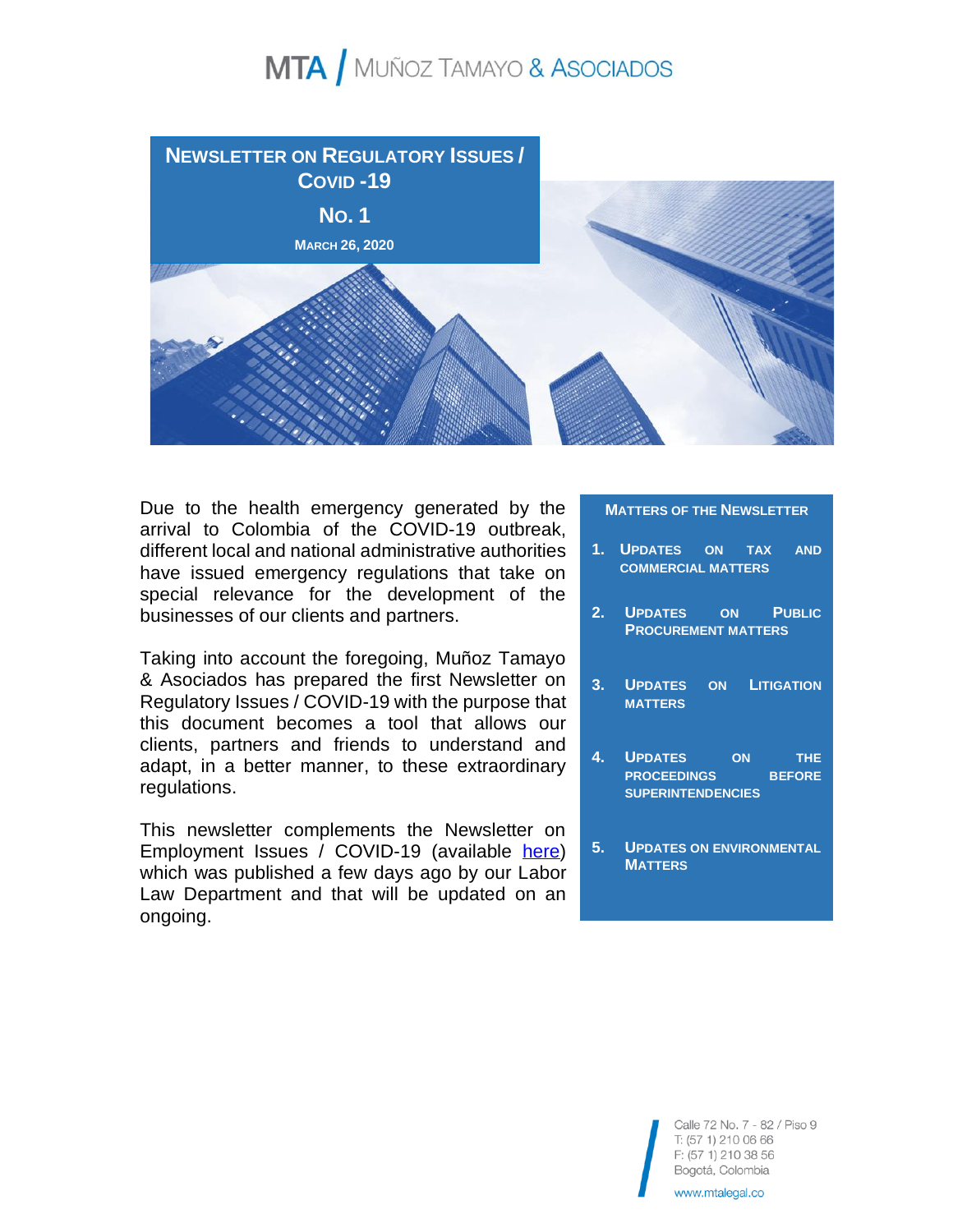#### **1. UPDATES ON TAX AND COMMERCIAL MATTERS**

**1.1 NEW DEADLINES ARE ESTABLISHED AND REGULATIONS TO CARRY OUT THE OF ORDINARY MEETINGS OF THE MAIN CORPORATE BODIES ARE LOOSENED** 

The Ministry of Industry, Commerce and Tourism, by means of [Decree 434 of March 17,](https://dapre.presidencia.gov.co/normativa/normativa/DECRETO%20434%20DEL%2019%20DE%20MARZO%20DE%202020.pdf)  [2020,](https://dapre.presidencia.gov.co/normativa/normativa/DECRETO%20434%20DEL%2019%20DE%20MARZO%20DE%202020.pdf) established that the ordinary meetings of the corporate bodies (General Assembly of Shareholders<sub>1</sub> and Board of Partners<sub>2</sub>), corresponding to the fiscal year 2019, may now be carried out within the month following the end of the health emergency.

Additionally, by means of [Decree 398 of March](https://dapre.presidencia.gov.co/normativa/normativa/DECRETO%20398%20DEL%2013%20DE%20MARZO%20DE%202020.pdf)  [17, 2020](https://dapre.presidencia.gov.co/normativa/normativa/DECRETO%20398%20DEL%2013%20DE%20MARZO%20DE%202020.pdf) the following provisions in connection to virtual meetings were established:

- $\triangleright$  In order to duly and legally deliberate, it is necessary that the number of participants established in accordance with the Commercial Law and the relevant bylaws are present at the meeting.
- $\triangleright$  The Legal Representative must keep record of (i) the necessary quorum of the meeting and (ii) verify the identity of the virtual participants.

The same decree temporarily established that:

.

- $\triangleright$  Companies that as of the date of the decree had already summoned an inperson ordinary meeting for the year 2020 may, until one (1) day before the meeting, amend the summons in order to inform that it will be held in a virtual manner.
- $\triangleright$  The amendment of the summons must indicate, at least, the technological medium and the way to access the meeting.

<sup>1</sup> This is a free translation of the Spanish term "Asamblea General de Accionistas"

<sup>2</sup> This is a free translation of the Spanish term "Junta de Socios"

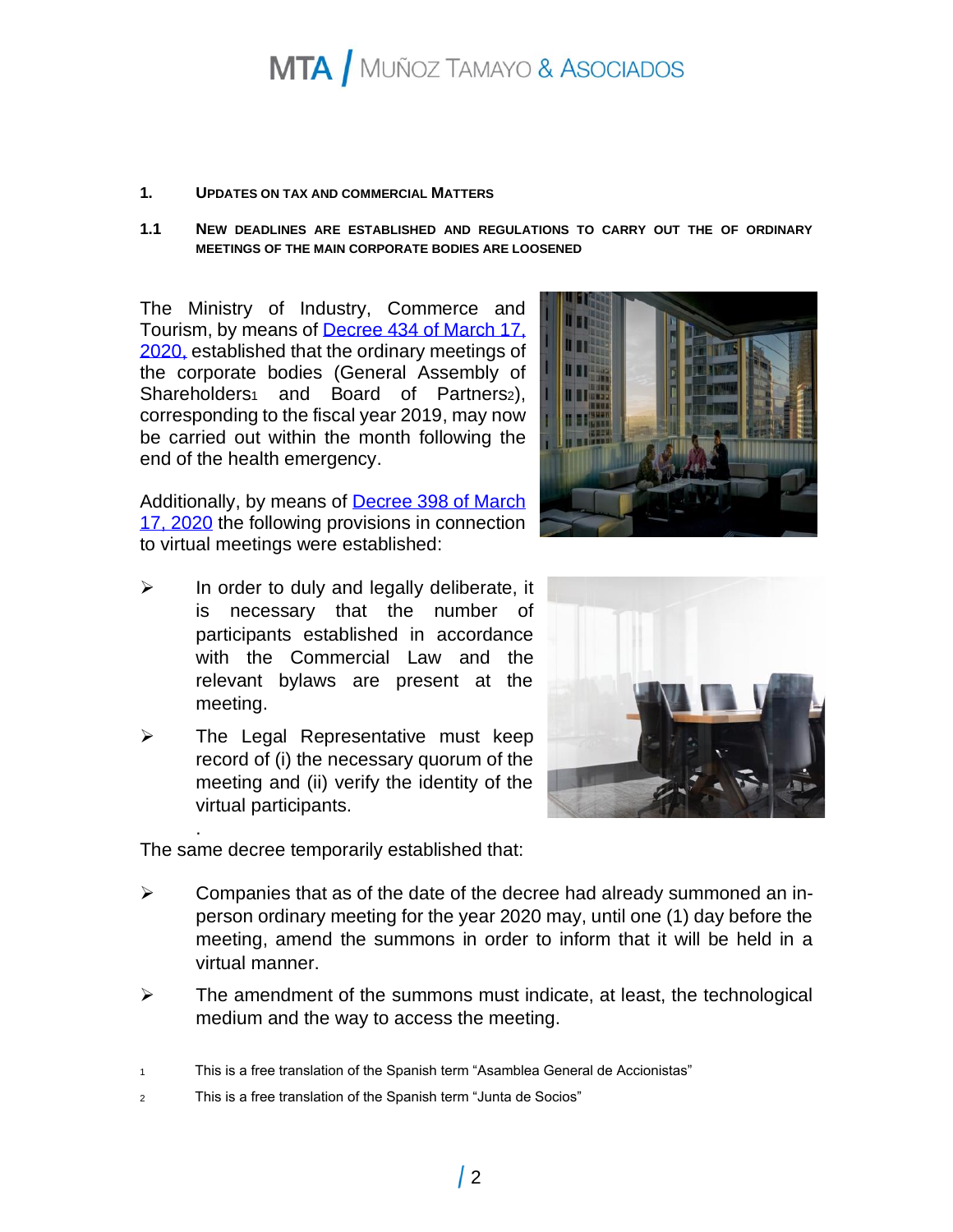#### **1.2 NEW DEADLINES ARE ESTABLISHED FOR THE PRESENTATION OF FINANCIAL REPORTS AS OF DECEMBER 31, 2019**

#### **MANDATORY PREVENTIVE ISOLATION**

On March 22,, 2020, the National Government, within the declaration of the Social, Economic, and Ecological state of Emergency, issued [Decree 457 of 2020,](https://id.presidencia.gov.co/Documents/200323-Decreto-457.pdf) by means of which it declared a mandatory preventive isolation measure throughout the national territory, from **March 25 to April 13 of 2020.**

The Decree provides some exceptions during the mandatory preventive isolation, especially for health-care workers, industries that are part of the food and medicine supply chain, banking and financial services, postal payment operators, risk centers, security and money transport, notarial activities, and services strictly necessary for the operation of the critical infrastructure of Information Technologies - TICs, among others.

[Circular No. 100-000003 of March 17,](https://www.supersociedades.gov.co/nuestra_entidad/normatividad/normatividad_circulares/Circular_100-000003_de_17_de_marzo_de_2020.pdf)  [2020](https://www.supersociedades.gov.co/nuestra_entidad/normatividad/normatividad_circulares/Circular_100-000003_de_17_de_marzo_de_2020.pdf) of the Superintendence of Companies extended the deadlines for the presentation of the financial information as of December 31 of 2019 for the companies that are obliged to do so. The presentation of the Financial Reports, individuals and separated, from Groups 1, 2 and 3, will start on April 14 of 2020, ending on May 12, 2020 according to the last two (2) digits of company's tax identification number (*NIT).*

With respect to the consolidated Financial Reports and other reports that must be presented in accordance with Circular 201-000008 of November 22, 2019, the same original dates are maintained.

#### **1.3 NEW DEADLINES ARE ESTABLISHED FOR THE RENEWAL OF THE MERCANTILE REGISTRY AND OTHER RECORDS THAT ARE PART OF THE BUSINESS AND COMPANIES SINGLE REGISTRATION FORM (RUES), THE SINGLE REGISTRY OF PROPONENTS - (RUP) AND THE AFFILIATION TO THE CHAMBERS OF COMMERCE**

The Ministry of Commerce, Industry and Tourism, through Decree 434 of March 17, [2020,](https://dapre.presidencia.gov.co/normativa/normativa/DECRETO%20434%20DEL%2019%20DE%20MARZO%20DE%202020.pdf) extended the deadline for the renewal of the mercantile registry, the RUNEOL and the other registries that are part of the Business and Company Single Registration – RUES<sub>3</sub> until July 3, 2020.

The mentioned Decree also established that the persons registered on the Single Registry of Proponents (RUP)<sup>4</sup> will have, until the fifth  $(5<sub>th</sub>)$  business day of June 2020, to submit the required information in order perform the corresponding renewal.



- 3 This is a free translation of the Spanish term "Registro Único Empresarial y Social RUES"
- 4 This is a free translation of the Spanish term "Registro Único de Proponentes– RUP"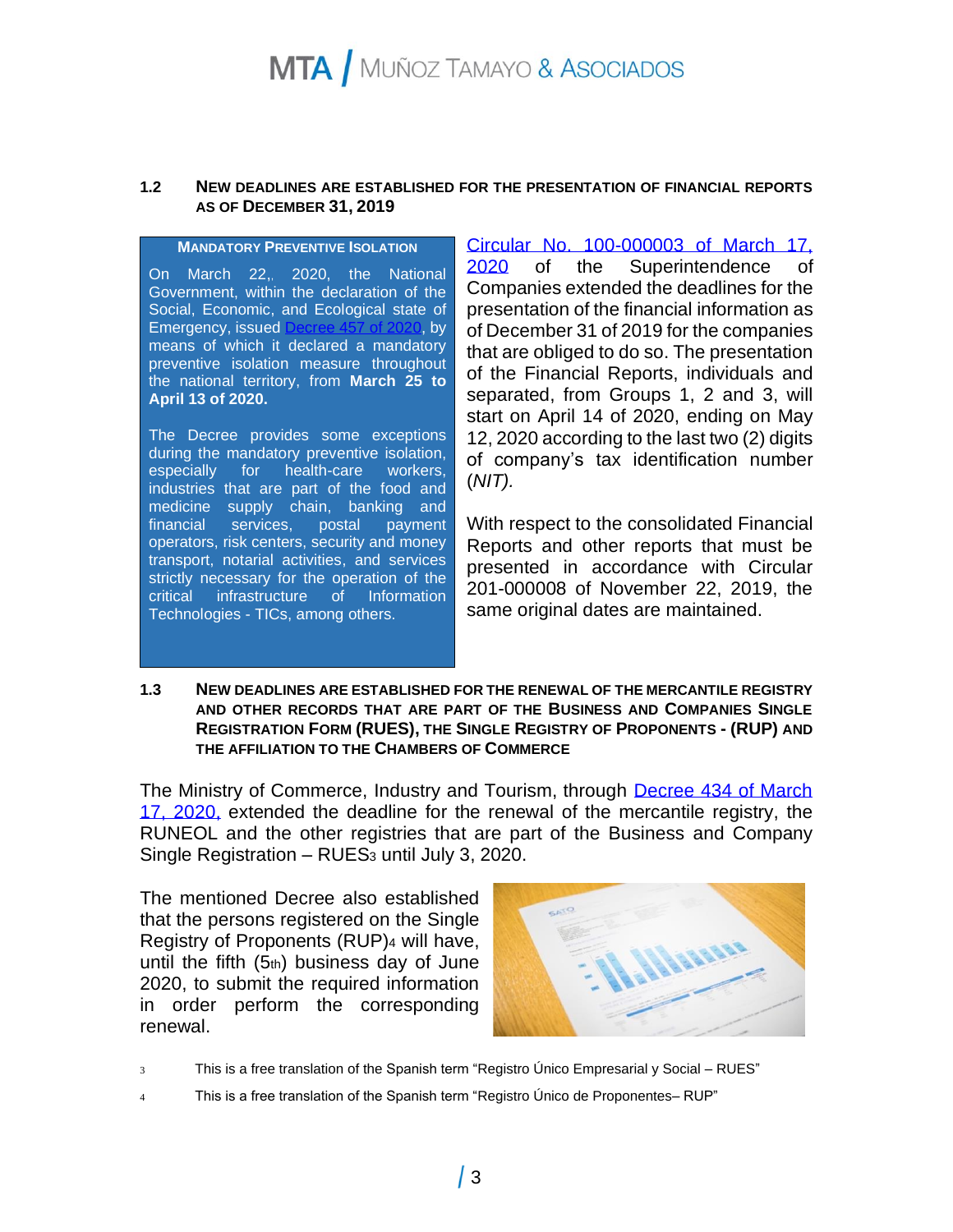Finally, the Decree indicated that the affiliation to the Chambers of Commerce, established in article 20 of Law No. 1727 of 2014, will be extended until July 3, 2020.

#### **1.4 THE DEADLINES OF THE 2020 TAX CALENDAR WERE EXTENDED**



By means of [Decree 435 issued on](https://dapre.presidencia.gov.co/normativa/normativa/DECRETO%20435%20DEL%2019%20DE%20MARZO%20DE%202020.pdf) March 19th, 2020, the Ministry of Finance and Public Credit, following the national health emergency resulting from the COVID-19 outbreak, extended the deadlines established in the tax calendar in connection with (i) the presentation and payment of the Income Tax declaration and Complementary, (ii) the payment of the Sales Tax  $-$  VAT, (iii) the payment of the Consumption Tax and (iv) the presentation of the Annual Declaration of Assets Abroad.

Pursuant to the foregoing, it is important to bear in mind that the new terms regarding Income Tax and Complementary and the Annual Declaration of Assets Abroad can be found in the link attached in the previous paragraph.

On the other hand, this Decree extended the payment of the Sales Tax - VAT of the second two months (March - April 2020) and the first four months (January - April 2020) until June 30, 2020, for taxpayers whose economic activity is:

- ➢ 5611 "Sales of prepared food on tables".
- ➢ 5613 "Sales of prepared food in cafeterias".
- ➢ 5619 "Other types of sales of prepared food."
- ➢ 5630 "Sales of alcoholic drinks for consumption within the establishment".
- ➢ 7911 "Activities of travel agencies".
- ➢ 7912 "Activities of touristic operators".

Finally, regarding the National Consumption Tax, the term to pay the corresponding declaration for the second two months (March - April 2020) was extended for taxpayers whose economic activity corresponds to any of the four (4) mentioned above, until June 30, 2020.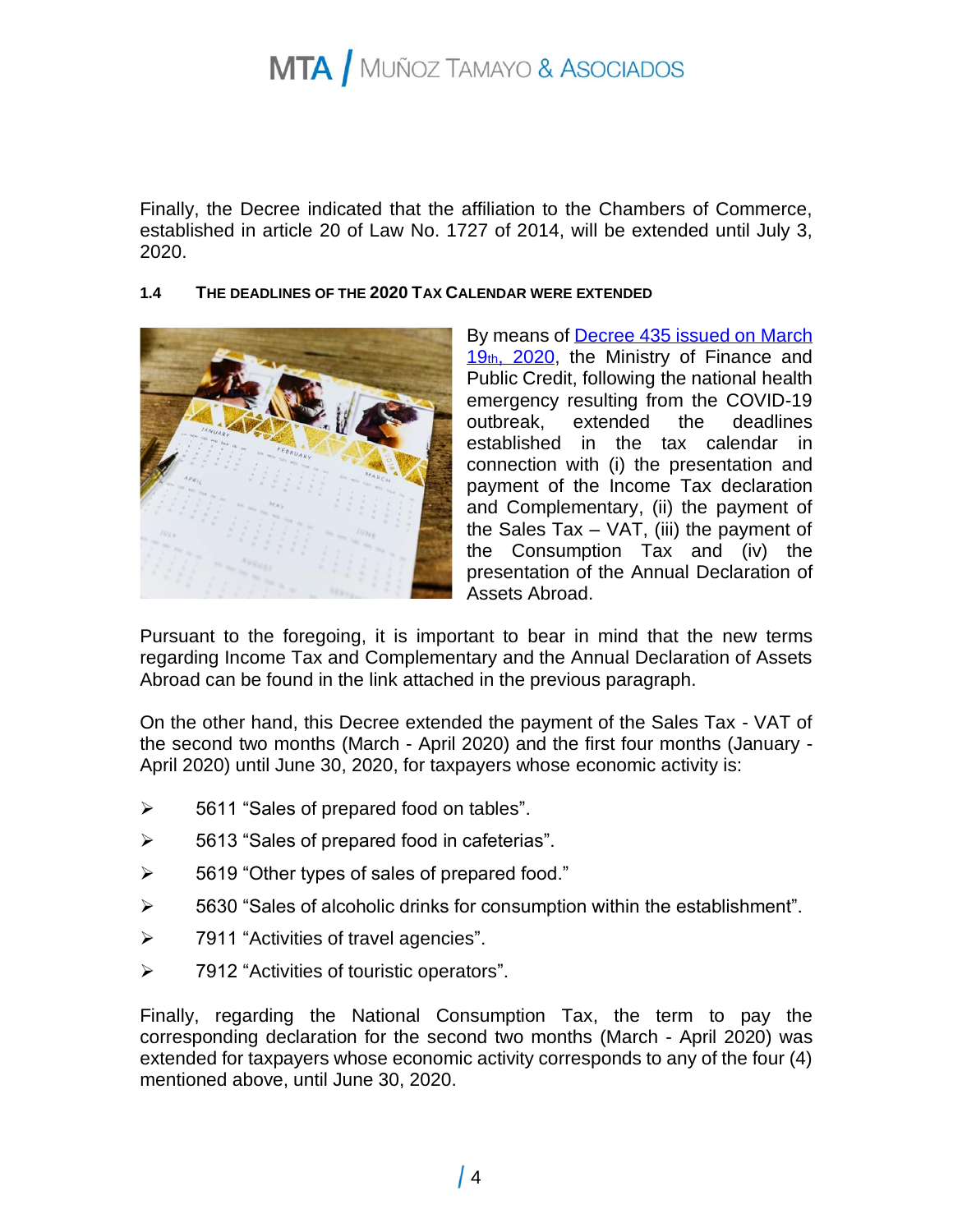Should you have any question or require additional information regarding commercial and tax matters, it can be channeled through the following members of our team:

- ➢ Diego Muñoz Tamayo [diego.munoz@mtalegal.co](mailto:diego.munoz@mtalegal.co)
- ➢ Fernando Bermúdez Durana [fernando.bermudez@mtalegal.co](mailto:fernando.bermudez@mtalegal.co)
- ➢ David Mayorga González [david.mayorga@mtalegal.co](mailto:david.mayorga@mtalegal.co)
- ➢ Verónica Diaz-Granados Guerra [veronica.diaz@mtalegal.co](mailto:veronica.diaz@mtalegal.co)

#### **2. UPDATES ON PUBLIC PROCUREMENT MATTERS**

Through [Decree 440 of](https://dapre.presidencia.gov.co/normativa/normativa/DECRETO%20440%20DEL%2020%20DE%20MARZO%20DE%202020.pdf) March 22, 2020, the National Planning Department took several measures in order to attend the economic, social and ecological emergency in relation to public procurement issues. Among the measures, the following aspects stand out:

- $\triangleright$  The public hearings that must be carried out in the selection processes or in sanctionatory proceedings may be conducted by electronic means.
- $\triangleright$  The state entities may suspend the selection processes and may revoke the administrative opening acts as long as the presentation of bids date has not passed.
- $\triangleright$  Due to the State of Emergency, the evident urgency<sub>5</sub> to activate the mechanism of direct contracting of goods and services will be proven for acts related for the mitigation of the COVID-19 outbreak. In addition, State contracts that allow a better management of the emergency may be modified or add without price limitation.



5 This is a free translation of the Spanish term "urgencia manifiesta"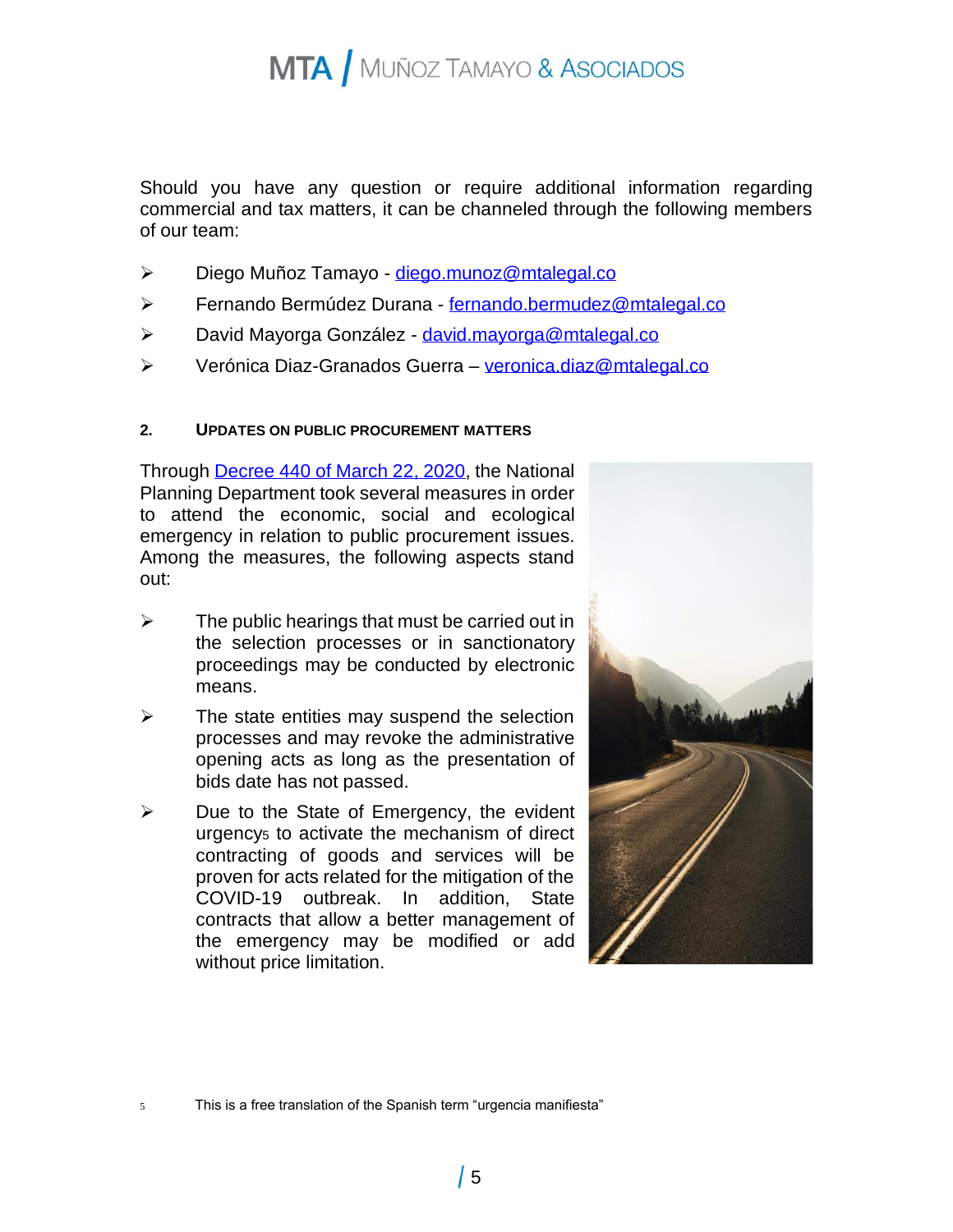Should you have any question or require additional information regarding public procurement matters, it can be channeled through the following members of our team:

- ➢ María Ximena Guzmán [maria.guzman@mtalegal.co](mailto:maria.guzman@mtalegal.co)
- ➢ Antonio Rojas Mayol [antonio.rojas@mtalegal.co](mailto:antonio.rojas@mtalegal.co)

### **3. UPDATES ON LITIGATION MATTERS**

The Superior Council of the Judiciary, through the Agreement **[PCSJA120-](http://actosadministrativos.ramajudicial.gov.co/GetFile.ashx?url=%7e%2fApp_Data%2fUpload%2fPCSJA20-11526.pdf)** [11526 March 22, 2020,](http://actosadministrativos.ramajudicial.gov.co/GetFile.ashx?url=%7e%2fApp_Data%2fUpload%2fPCSJA20-11526.pdf) extended the suspension of the judicial terms until **April 12, 2020**.

This measure complements the prior determinations of the Superior Council of the Judiciary in which the judicial terms were suspended since March 16, 2020, and in which the public officials and judges were allow to work from home.

Notwithstanding, it is important to highlight that the suspension of the judicial terms does not apply to judges that carry out the function of guaranty control6, nor for those that rule on actions for the protection of fundamental rights (*acciones de tutela*) and habeas corpus proceedings.

With regards to the reception of *acciones de* tutela, the Superior Council of the Judiciary set forth that the reception of said actions will be carry out through an email designated for this purpose and that action related with the protection fundamental rights to life, health and liberty will be prioritized. The e-mails can be consulted in the following [link.](https://www.ramajudicial.gov.co/web/guest/-/medidas-transitorias-para-presentar-tutelas-y-habeas-corpus-por-correo-electronico)

Should you have any question or require additional information regarding litigation matters, it can be channeled through the following members of our team:

- ➢ Juan Manuel Sabogal [juanmanuel.sabogal@mtalegal.co](mailto:juanmanuel.sabogal@mtalegal.co)
- ➢ Maria Ximena Guzmán [maria.guzman@mtalegal.co](mailto:maria.guzman@mtalegal.co)
- 6 This is a free translation of the Spanish term "control de garantías"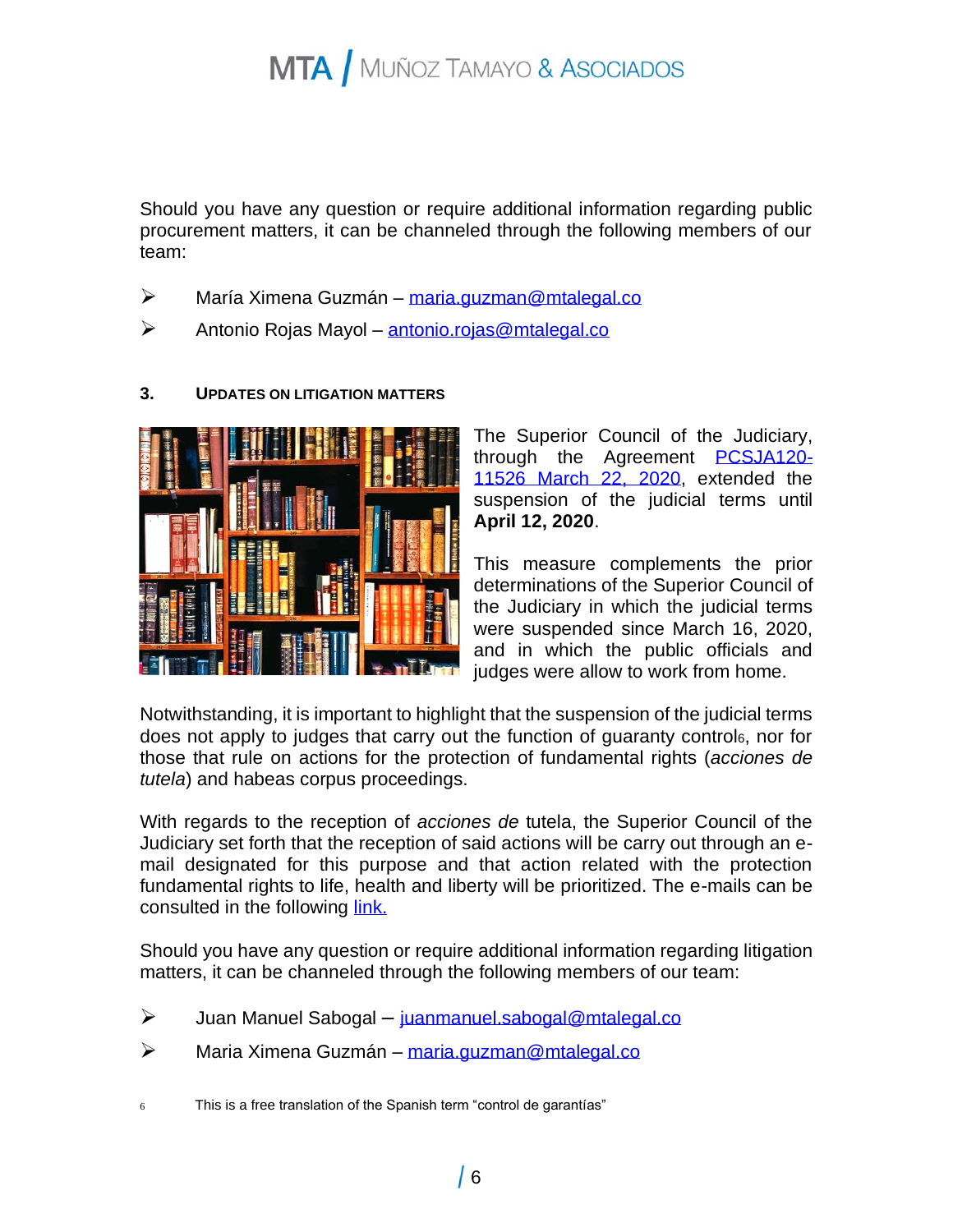#### **4. UPDATES ON THE PROCEEDINGS BEFORE SUPERINTENDENCIES**

The terms of the administrative and/or judicial proceedings before the different superintendencies have been suspended as shown below:

| <b>SUPERINTENDENCE</b>                                                                   | <b>SUSPENSION OF TERMS</b> |                |                                           |
|------------------------------------------------------------------------------------------|----------------------------|----------------|-------------------------------------------|
|                                                                                          | <b>BEGINNING</b>           | <b>END</b>     | <b>RESOLUTION</b>                         |
| Superintendence of<br>Companies-<br>administrative and<br>disciplinary procedures        | March 18, 2020             | April 8, 2020  | Resolution No. 978 of<br>March 17, 2020   |
| Superintendence of<br>Companies - Judicial<br>procedures of mercantile<br>and insolvency | March 17, 2020             | March 31, 2020 | Resolution No. 1026 of<br>March 24, 2020  |
| Superintendence of<br>Industry and Commerce -<br>Administrative procedures7              | March16, 2020              | March 31, 2020 | Resolution No. 11927<br>of March 16, 2020 |
| Superintendence of<br>Industry and Commerce -<br>Judicial procedures <sup>8</sup>        | March 17, 2020             | April 30, 2020 | Resolution No. 11790<br>March 16, 2020    |
| <b>Financial Superintendence</b><br>- administrative<br>procedures                       | March 17, 2020             | April 8, 2020  | Resolution No. 0305<br>March 17, 2020     |
| <b>Financial Superintendence</b><br>- Delegation of<br><b>Jurisdictional Functions</b>   | March 17, 2020             | April 8, 2020  | Resolution No. 001<br>March 16, 2020      |

<sup>7</sup> The suspension excludes the administrative procedures that must be held in an extraordinary manner in compliance with Law No. 1480 of 2011, the Delegations of Consumer Protection and Control, and Verification of Technical and Legal Meteorology Regulations, related to the defense of the consumer, even in situations of emergency, calamity, misfortune or common danger.

<sup>8</sup> Applies to the judicial process of Consumer Protection, breaching of Industrial Property rights and Antitrust.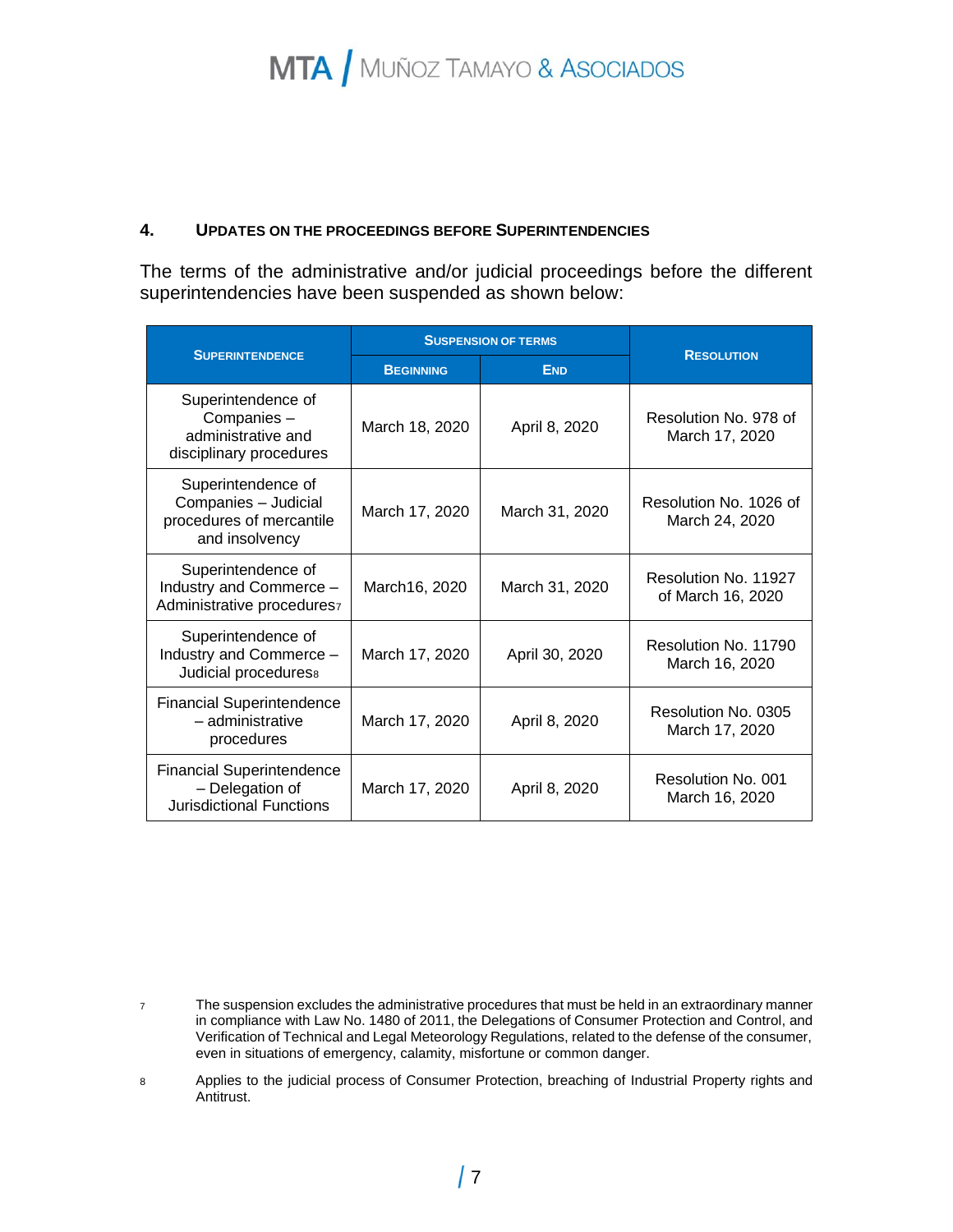#### **5. UPDATES ON ENVIRONMENTAL MATTERS**

#### **5.1 UPDATES ON THE PROCEEDINGS BEFORE THE NATIONAL AUTHORITY OF ENVIRONMENTAL LICENSES – ANLA**

The National Authority of Environmental Licenses – ANLA, issued the [Resolution No. 00470 of](http://www.anla.gov.co/documentos/Comunicaciones/19-03-2020-anla-res-00470-1903200.pdf)  [March 19, 2020,](http://www.anla.gov.co/documentos/Comunicaciones/19-03-2020-anla-res-00470-1903200.pdf) pursuant to which established the following:

 $\triangleright$  The public environmental hearings, the informative reunions and the technical visits of evaluation, control and follow-up of environmental aspects, due to the absence of a replacement virtual channel, will be suspended and will not be summoned during the time established in the Resolution, this is, **from the 19 to 31 of March, 2020.** 



 $\triangleright$  In the case that applicants or holders of environmental procedures within the competence of ANLA have terms, deadlines or conditions derived from environmental obligations or requirements issued by the Authority, which cannot be fulfilled due to the actual circumstances, they must justify (in each case) if it constitutes a force majeure event, according to legal definitions.

It is to be highlighted that until this moment the ANLA has not suspended the terms of the administrative environmental proceedings, such as environmental licensing, and environmental sanctioning proceedings, among others.

#### **5.2 SUSPENSION OF TERMS IN THE PROCEEDINGS BEFORE THE REGIONAL AUTONOMOUS CORPORATIONS<sup>9</sup> AND THE DISTRICT ENVIRONMENTAL SECRETARY OF BOGOTÁ**

The terms of the administrative proceedings before the principal environmental authorities were suspended as follows:

| <b>ENTITY</b>                                        | <b>SUSPENSION OF TERMS</b> |                | <b>RESOLUTION</b>                         |
|------------------------------------------------------|----------------------------|----------------|-------------------------------------------|
|                                                      | <b>BEGINNING</b>           | <b>END</b>     |                                           |
| <b>District Environmental</b><br>Secretary of Bogotá | March 25, 2020             | April 13, 2020 | Resolution No. 00785<br>of March 24, 2020 |

9 This is a free translation of the Spanish term "Corporaciones Autónomas Regionales"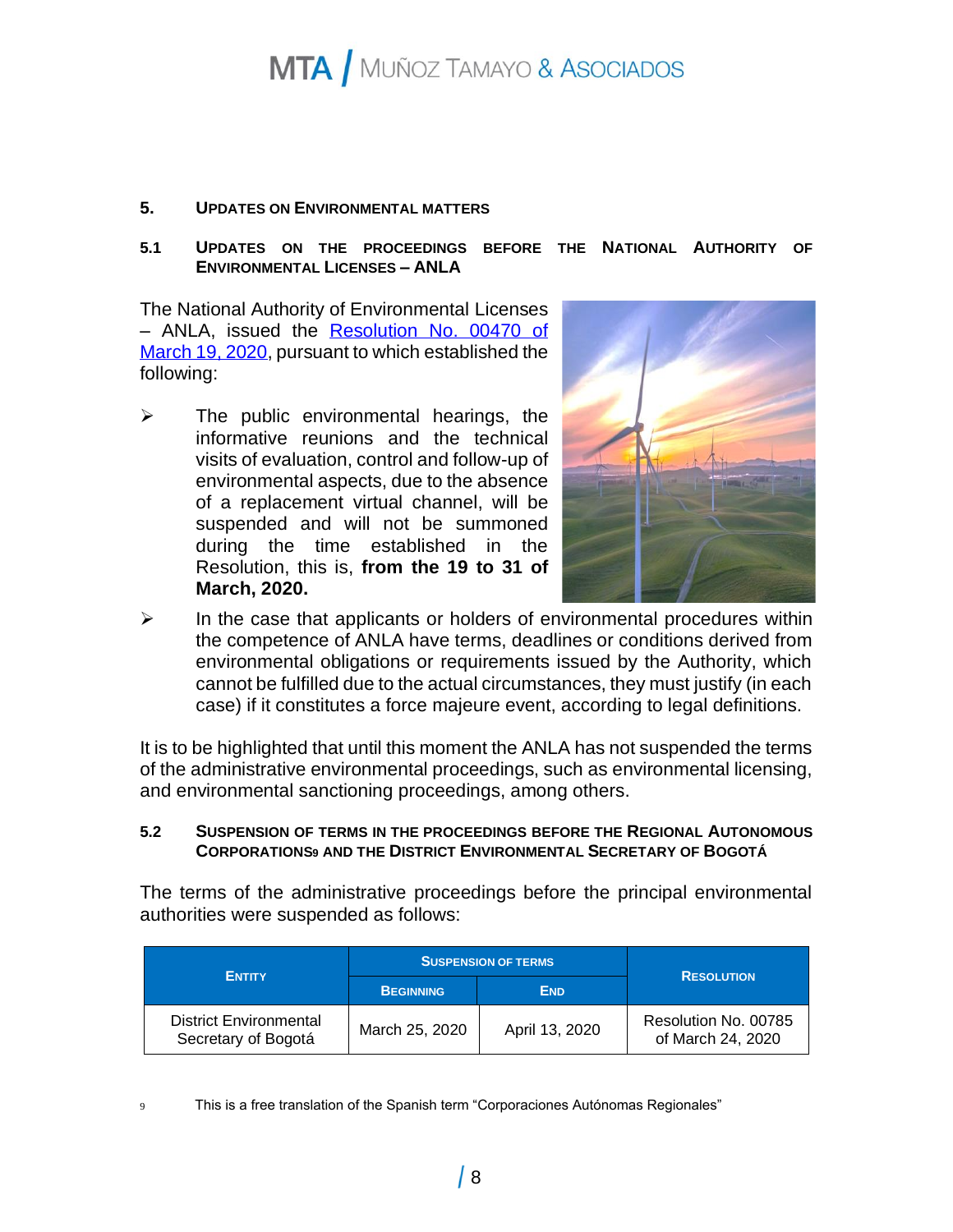|                                                                                                                                 | <b>SUSPENSION OF TERMS</b>                                                                  |                |                                                |
|---------------------------------------------------------------------------------------------------------------------------------|---------------------------------------------------------------------------------------------|----------------|------------------------------------------------|
| <b>ENTITY</b>                                                                                                                   | <b>BEGINNING</b>                                                                            | <b>END</b>     | <b>RESOLUTION</b>                              |
| <b>Regional Autonomous</b><br>Corporation of Risaralda -<br><b>CARDER</b>                                                       | The terms will be suspended until all<br>the sanitary emergencies restrictions<br>are over. |                | Resolution No. 0209 of<br>March 16, 2020       |
| <b>Regional Autonomous</b><br>Corporation of Canal del<br>Dique - CARDIQUE                                                      | March 24, 2020                                                                              | April 3, 2020  | Resolution No. 0383 of<br>March 20, 2020       |
| <b>Regional Autonomous</b><br><b>Corporation of Santander</b><br>$-CAS$                                                         | The terms will be suspended until all<br>the sanitary emergencies restrictions<br>are over. |                | Resolution No. 000139<br>of March 17, 2020     |
| <b>Regional Autonomous</b><br>Corporation for the<br>defense of the Meseta de<br>Bucaramanga - CDMB                             | March 17, 2020                                                                              | March 31, 2020 | Resolution No. 0200 of<br>March 16, 2020       |
| <b>Regional Autonomous</b><br>Corporation of Antioquia -<br><b>CORANTIOQUIA</b>                                                 | March 20, 2020                                                                              | March 31, 2020 | Resolution No. 2003-<br>1388 of March 19, 2020 |
| <b>Regional Autonomous</b><br>Corporation of Chivor -<br><b>CORPOCHIVOR</b>                                                     | March 17, 2020                                                                              | March 31, 2020 | Resolution No. 143 of<br>March 19, 2020        |
| <b>Regional Autonomous</b><br>Corporation of Cesar-<br><b>CORPOCESAR</b>                                                        | The terms will be suspended until all<br>the sanitary emergencies restrictions<br>are over. |                | Resolution No. 0110 of<br>March 20, 2020       |
| <b>Regional Autonomous</b><br><b>Corporation of Caldas</b>                                                                      | March 16, 2020                                                                              | March 31, 2020 | Resolution No. 2020-<br>0493 of March 16, 2020 |
| <b>Regional Autonomous</b><br>Corporation for the<br>sustainable development<br>of the South of the<br>Amazon-<br>CORPOAMAZONÍA | March 17, 2020                                                                              | March 31, 2020 | Resolution No. 0339 of<br>March 13, 2020       |
| <b>Regional Autonomous</b><br>Corporation of Guavio -<br><b>CORPOGUAVIO</b>                                                     | March 17, 2020                                                                              | March 31, 2020 | Resolution No. 186 of<br>March 16, 2020        |
| <b>Regional Autonomous</b><br>Corporation for the<br>sustainable development<br>of the Mojana and el San<br>Jorge - CORPOMOJANA | The terms will be suspended until all<br>the sanitary emergencies restrictions<br>are over. |                | Resolution No. 140 of<br>March 18, 2020        |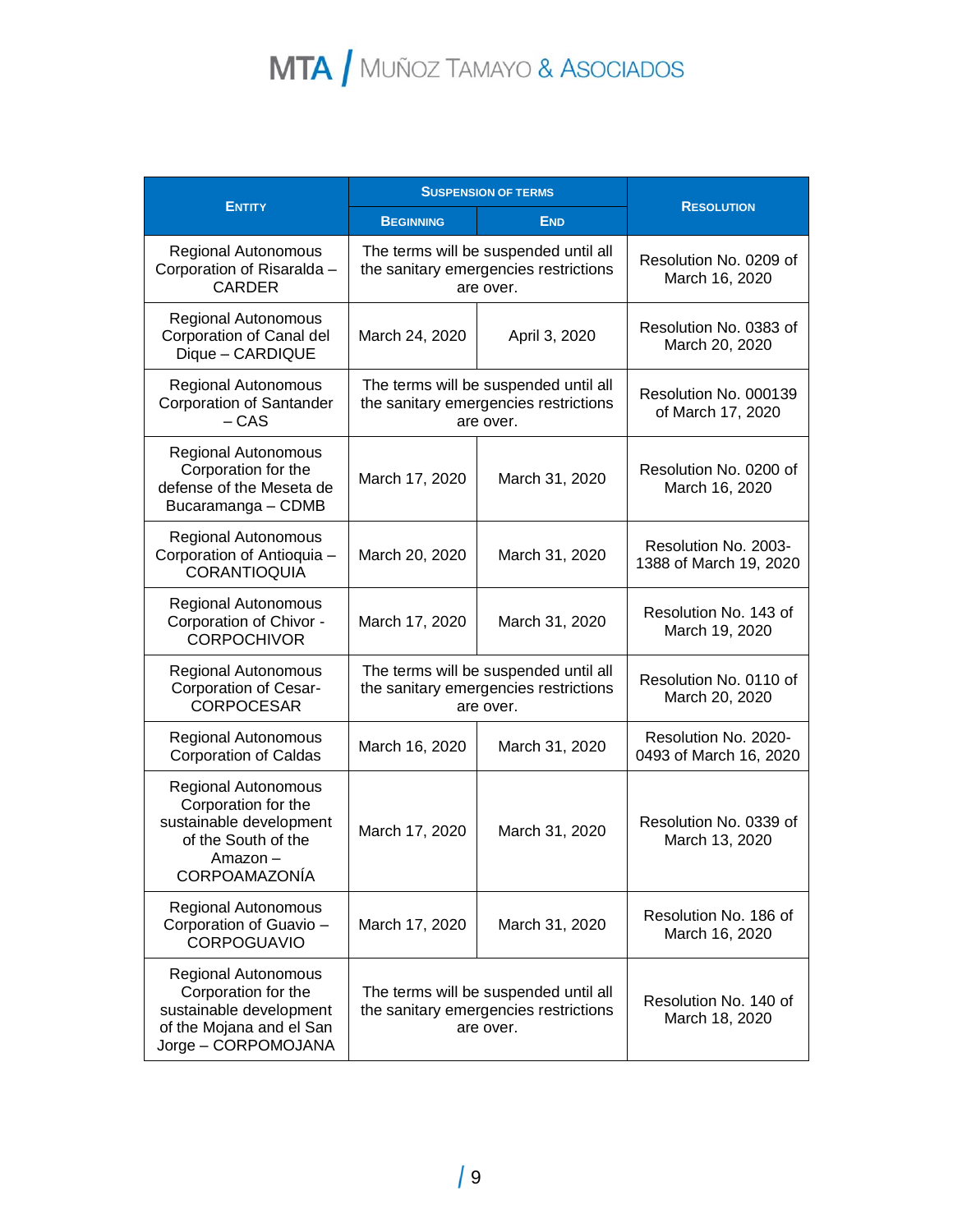|                                                                                                | <b>SUSPENSION OF TERMS</b>                                                                  |                |                                                        |
|------------------------------------------------------------------------------------------------|---------------------------------------------------------------------------------------------|----------------|--------------------------------------------------------|
| <b>ENTITY</b>                                                                                  | <b>BEGINNING</b>                                                                            | <b>END</b>     | <b>RESOLUTION</b>                                      |
| <b>Regional Autonomous</b><br>Corporation of Orinoquía -<br><b>CORPORINOQUIA</b>               | March 17, 2020                                                                              | April 20, 2020 | Resolution No. 400-<br>36.20-0373 of March<br>16, 2020 |
| Regional Autonomous<br>Corporation of Tolima-<br><b>CORTOLIMA</b>                              | The terms will be suspended until all<br>the sanitary emergencies restrictions<br>are over. |                | Resolution No. 0574 of<br>March 16, 2020               |
| Regional Autonomous<br>Corporation of Atlántico -<br>CRA                                       | March 17, 2020                                                                              | March 24, 2020 | Resolution No. 0123 of<br>March 16, 2020               |
| <b>Regional Autonomous</b><br>Corporation of Quindío -<br><b>CRQ</b>                           | The terms will be suspended until all<br>the sanitary emergencies restrictions<br>are over. |                | Resolution No. 0450 of<br>March 18, 2020               |
| <b>Regional Autonomous</b><br>Corporation of Nariño -<br><b>CORPONARIÑO</b>                    | March 16, 2020                                                                              | March 31, 2020 | Resolution No. 0221 of<br>March 16, 2020               |
| <b>Regional Autonomous</b><br>Corporation of Cauca -<br><b>CRC</b>                             | March 20, 2020                                                                              | April 12, 2020 | Resolution No. 0313 of<br>March 20, 2020               |
| <b>Regional Autonomous</b><br>Corporation of<br>Cundinamarca - CAR                             | March 18, 2020                                                                              | March 31, 2020 | Resolution No. 00690<br>of March 17, 2020              |
| Regional Autonomous<br>Corporation of Cuencas de<br>los Ríos Negros y Nare -<br><b>CORNARE</b> | The terms will be suspended until all<br>the sanitary emergencies restrictions<br>are over. |                | Resolution No. 100-<br>0938-2020 of March<br>18, 2020  |

The Regional Autonomous Corporation of the Northeast Border – CORPONOR **has not** suspended the terms of the administrative procedures. Through the Resolution No. 159 of March 16, 2020, established special office hours from 7:00 AM to 2:00 PM from March 17, 2020 to April 17, 2020 and, by means of the Circular No. 1011.65.09 of March 16, 2020, adopted measures to restrict access to the offices of the Corporation.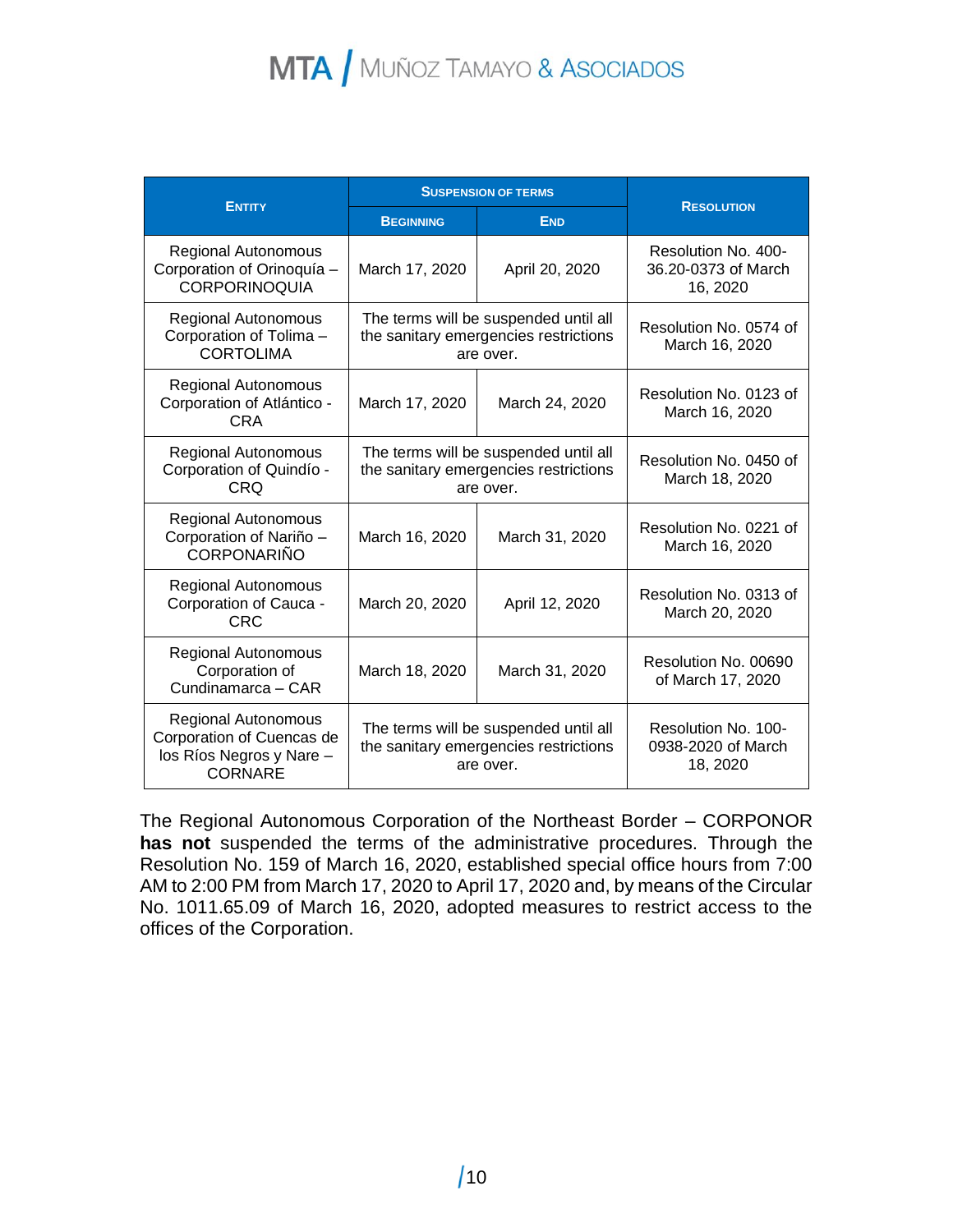#### **5.3 UPDATES ON THE PROCEEDINGS BEFORE THE MINISTRY OF ENVIRONMENT AND SUSTAINABLE DEVELOPMENT – MADS**



The Ministry of Environmental and Sustainable Development – MADS, regarding the suspension of terms in administrative procedures, has only issued the [Informative Circular No. 4,](https://www.minambiente.gov.co/images/COVIT19/comunicados/Circular_04_Prevencion_COVID-19.pdf.pdf) that established telephonic and electronic mechanisms that will be used to receive communications, complaints, claims, judicial notifications and concerns. Regarding the administrative proceedings before this authority, MADS has not addressed this issue and therefore it is to be understood that the terms of the administrative procedures are not suspended.

#### **5.4 TRANSITORY PROVISIONS CONCERNING WATER CONCESSION**

Through [Decree No. 465 of March 23, 2020,](http://www.minambiente.gov.co/images/DECRETO_465_DEL_23_DE_MARZO_DE_2020.pdf.pdf.pdf) the Ministry of Environment and Sustainable Development – MADS added transitory provisions to Decree No. 1076 of 2015 concerning water concessions, as long as the declaration of the sanitary emergency due to COVID–19 is maintained, which consist of the following:

- ➢ The Environmental Authorities should prioritize and speed up the process for the request of superficial and underground water concessions made by the municipalities, districts or persons providing the public domiciliary service of the aqueduct.
- ➢ The water concessions granted to providers of public domiciliary service of aqueduct that are soon too expired, will be extended automatically and only for the time that the declaration of sanitary emergency lasts.
- $\triangleright$  The terms established for the procedure of superficial water concession, will be reduced by a third.
- ➢ The prospecting and exploration of underground water may be carried out without permission, provided that the geoelectric information of the project's area of influence is previously available, as well as the registration and endorsement of the competent Environmental Authority of the site to be drilled. Once these activities have been carried out, the corresponding water